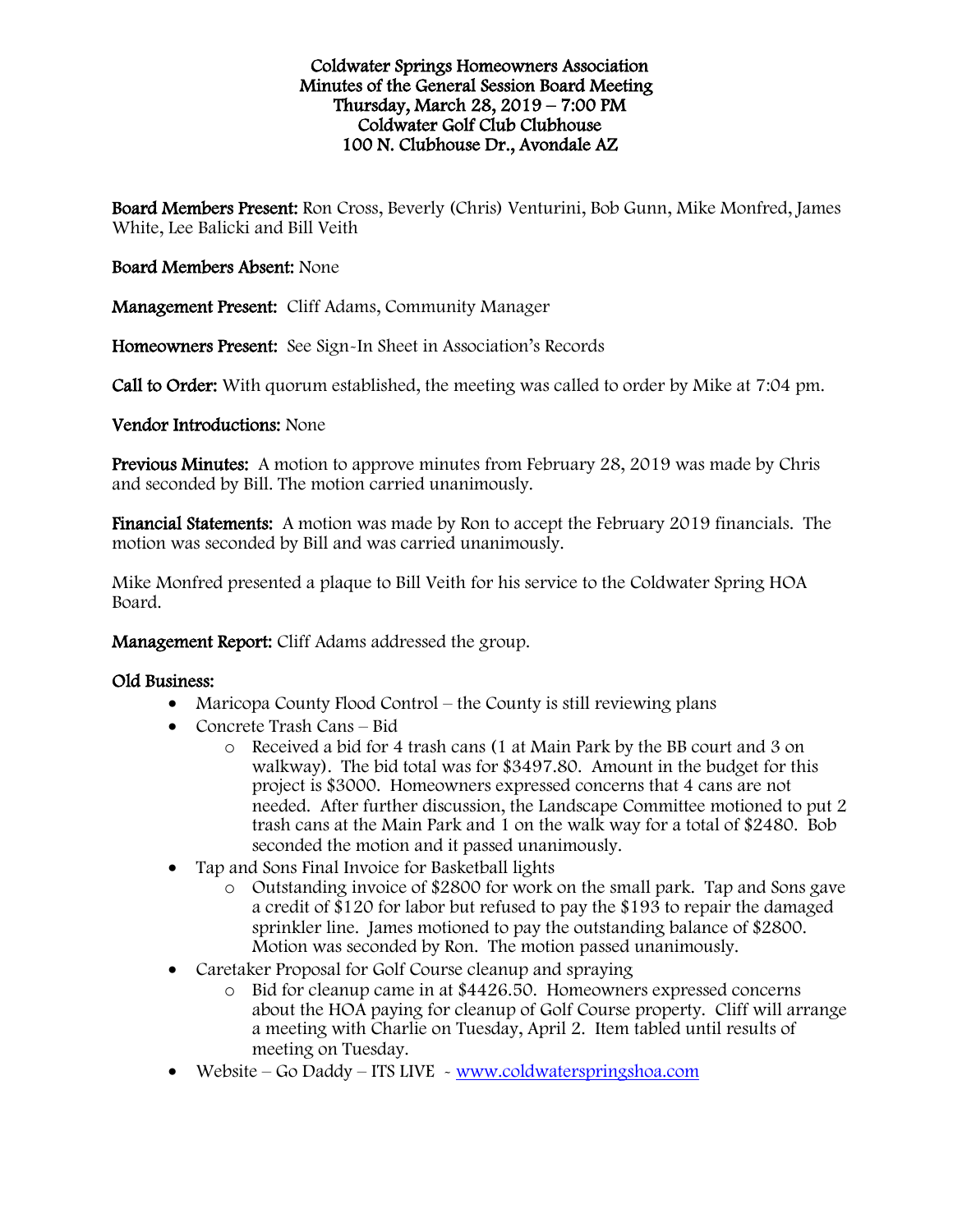Coldwater Springs Homeowners Association Minutes of the General Session Board Meeting Thursday, March 28, 2019 – 7:00 PM Coldwater Golf Club Clubhouse 100 N. Clubhouse Dr., Avondale AZ

- Titan Painting Main Areas
	- o Painting will start the week of April 8th.

# NEW BUSINESS

- Soil Aeration & Maxical Application Bid
	- o Caretaker bid came in at \$5097.84. Landscape committee recommends tabling item until May meeting.
- New Planting
	- o Caretaker submitted a proposal to put in 8-5 gallon plants at Avondale and Coldwater Spring Blvd. and 2-24" box trees for \$1320. Landscape committee made a motion to accept the bid and Bob seconded the motion. Motion passed unanimously. Ron informed Cliff to code the project under line item 6303.
- Fertilizer application
	- o Caretaker provided a proposal for weed and feed application for \$1517.25. The landscape committee motioned to approve and Bob seconded. Motion passed unanimously. Cliff to code the project to line item 6630 – landscape other.
- Granite topping and replenishment  $-$  Bid
	- o Caretaker 5000 try to get a cheaper bid committee motion second by lee pass unanimous
- Sisso Tree Removals
	- o Landscape committee motioned to approve the removal of the 3 worst trees for a cost of \$2655. Lee seconded the motion and the motion passed unanimously. The remaining 9 trees to be removed will be tabled.
- Links monument repair completed by Ramsey electric
- Easter Party Saturday April  $13<sup>th</sup>$  from  $10am 2pm$
- Call for Candidate Forms have gone out Annual on May 23rd

# Committee Reports:

- Landscape
- Playground
- Architectural
- Safety Patrol
- Social committee

Homeowner Forum: The floor was opened for discussion to all Owners.

# Review Action Item List:

- Clean up of Golf course property tabled.
- Soil Aeration & Maxical Application tabled.
- Sisso Tree Removals 3 trees approved to be removed. Remaining 9 trees tabled.